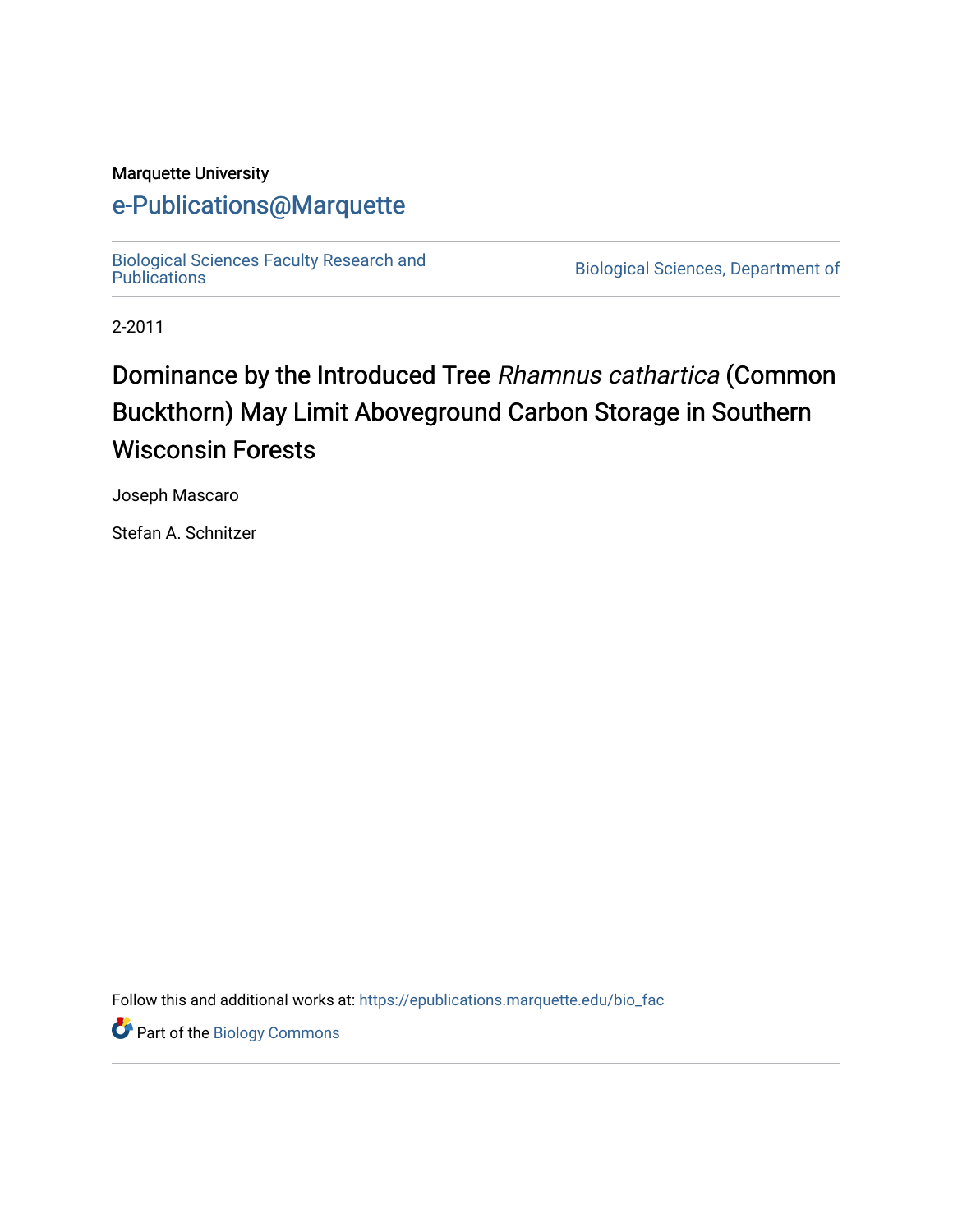**Marquette University**

# **e-Publications@Marquette**

## *Biology Faculty Research and Publications/College of Arts and Sciences*

*This paper is NOT THE PUBLISHED VERSION;* **but the author's final, peer-reviewed manuscript.** The published version may be accessed by following the link in the citation below.

*Forest Ecology and Management*, Vol. 261, No. 3 (February, 2011): 545-550. DOI. This article is © Elsevier and permission has been granted for this version to appear in [e-Publications@Marquette.](http://epublications.marquette.edu/) Elsevier does not grant permission for this article to be further copied/distributed or hosted elsewhere without the express permission from Elsevier.

# Dominance by the Introduced Tree *Rhamnus cathartica* (Common Buckthorn) May Limit Aboveground Carbon Storage in Southern Wisconsin Forests

#### Joseph Mascaro

Department of Global Ecology, Carnegie Institution for Science – Stanford, Stanford, CA Smithsonian Tropical Research Institute, Apartado 2072, Balboa, Panama Department of Biological Sciences, University of Wisconsin – Milwaukee, Milwaukee, WI

#### Stefan A. Schnitzer

Smithsonian Tropical Research Institute, Apartado 2072, Balboa, Panama Department of Biological Sciences, University of Wisconsin – Milwaukee, Milwaukee, WI

## Abstract

Many ecosystems are now dominated by introduced species, and because dominant species drive ecosystem properties, these changes lead to increased uncertainty in estimates of carbon storage and cycling. We examined aboveground biomass in forests dominated by the introduced tree *Rhamnus cathartica* (common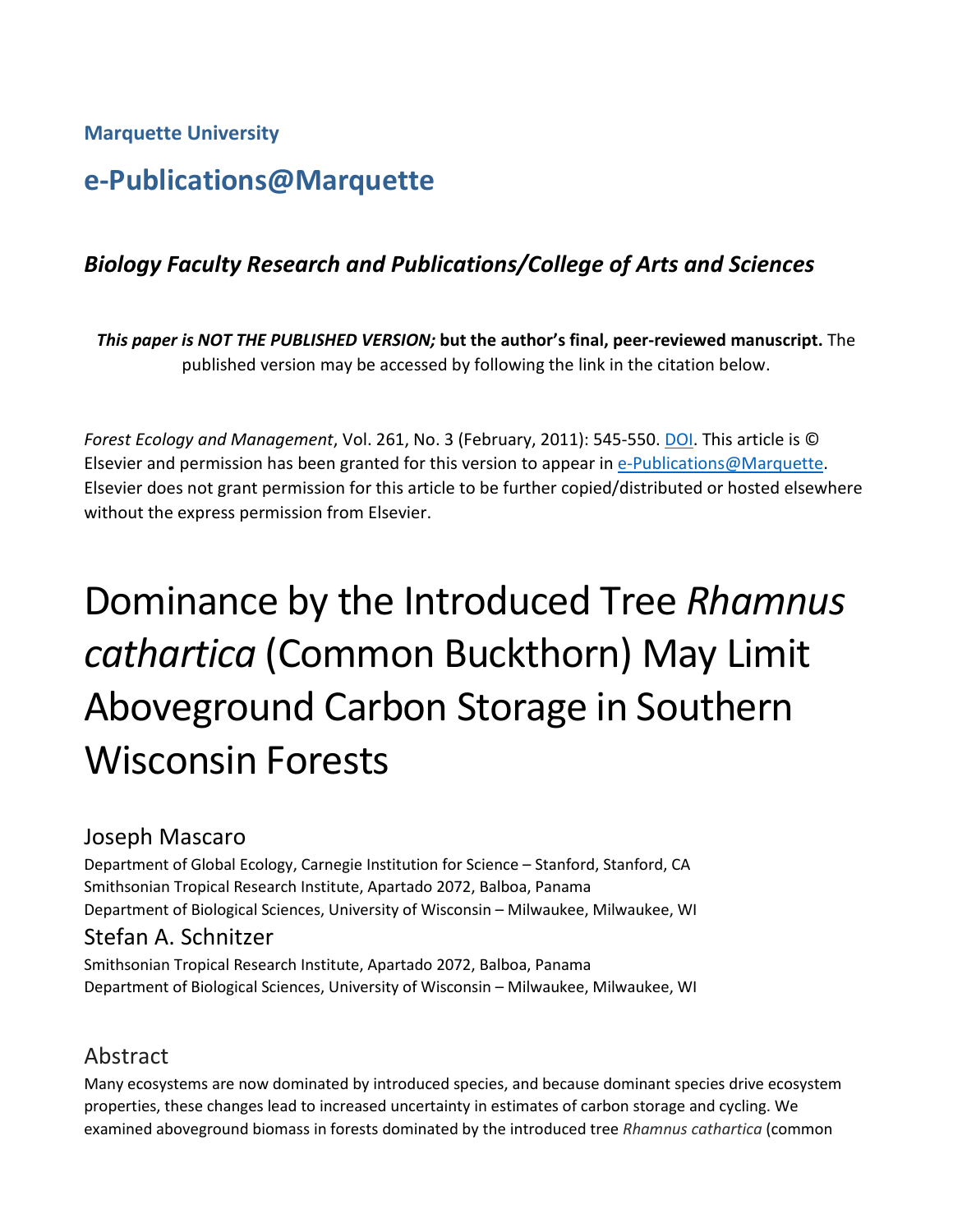buckthorn) relative to forests dominated by native species, and measured aboveground biomass increment over a three-year period (2005–2008). Three of the four lowest biomass levels occurred in *R. cathartica*-dominated forests, and biomass in these forest types was stored primarily in trees 10–20 cm DBH. By contrast, forests dominated by native trees (including those with *R. cathartica* understories) had the six highest biomass levels, and biomass was stored primarily in trees >50 cm DBH. On average, forests dominated by *R. cathartica* stored half as much aboveground biomass (14.6  $\pm$  3.3 kg/m<sup>2</sup>) as forests dominated by native tree species (28.9 ± 8.3 kg/m<sup>2</sup>). *R. cathartica*-dominated forests also had half the aboveground biomass increment of nativedominated forests (0.28 vs. 0.60 kg/m<sup>2</sup>/year). Although known anecdotally as a fast-growing species, R. *cathartica* growth rates declined with increasing size. Between 2005 and 2008, *R. cathartica* individuals <10 cm DBH grew faster than native species; however, *R. cathartica* individuals >10 cm DBH grew consistently slower than native species. Overall, our findings indicate that intrinsic size limitations on *R. cathartica* will lead to lower biomass stocks in forests where it acts as a canopy dominant relative to forests dominated by native tree species.

#### Research highlights

 $\rightarrow$  Forests dominated by *Rhamnus cathartica* stored half the biomass of those dominated by native trees.  $\rightarrow$ Growth of *R. cathartica* declined relative to native trees with increasing size.  $\rightarrow$  Allometric models provided for biomass, height, leaf biomass, and fruit biomass of *R. cathartica*.

#### 1. Introduction

A key driver of changing species composition is the global proliferation of introduced species. In fact, a large group of ecosystems are now dominated by introduced species [\(Lugo, 2004,](https://www.sciencedirect.com/science/article/pii/S037811271000664X#bib0085) [Hobbs et al., 2006,](https://www.sciencedirect.com/science/article/pii/S037811271000664X#bib0045) Mascaro et al., [2008\)](https://www.sciencedirect.com/science/article/pii/S037811271000664X#bib0090). Because dominant species drive ecosystem properties [\(Ellison et al., 2005\)](https://www.sciencedirect.com/science/article/pii/S037811271000664X#bib0030), widespread changes in dominance lead to great uncertainty in estimates of carbon storage and cycling. There is evidence that productivity and aboveground biomass increase following invasion, but the effects often depend on speciesspecific characteristics (reviewed by [Ehrenfeld \(2003\)\)](https://www.sciencedirect.com/science/article/pii/S037811271000664X#bib0025). For instance, the large introduced tree *Falcataria moluccana* (albizia) dramatically alters forest structure in Hawai'i, sometimes increasing canopy height and biomass by a factor of five [\(Hughes and Denslow, 2005\)](https://www.sciencedirect.com/science/article/pii/S037811271000664X#bib0050). In a similar forest, however, exotic grasses and small trees replace large native trees and dramatically reduce biomass [\(Hughes et al.,](https://www.sciencedirect.com/science/article/pii/S037811271000664X#bib0055) 1991, [Litton et al., 2006,](https://www.sciencedirect.com/science/article/pii/S037811271000664X#bib0080) [Asner](https://www.sciencedirect.com/science/article/pii/S037811271000664X#bib0005)  [et al., 2008\)](https://www.sciencedirect.com/science/article/pii/S037811271000664X#bib0005). In each case, the relative change in dominant plant form and size has a large impact on biomass storage. Thus, quantifying changes to carbon dynamics that are caused by introduced species will depend in part on an understanding of the allometries of the introduced species relative to those they are replacing.

*Rhamnus cathartica* (common buckthorn) is a widespread introduced tree in various habitats in the Upper Midwest and Northeastern US as well as Central and Eastern Canada and is listed as a prohibited or restricted weed in several US states (*Knight et al., 2007, USDA, 2010*); it can act as a canopy dominant in Southern Wisconsin, forming monotypic stands and exceeding the level of relative dominance reached by most other woody invaders of eastern temperate forests [\(Mascaro and Schnitzer, 2007\)](https://www.sciencedirect.com/science/article/pii/S037811271000664X#bib0095). Because *R. cathartica* is widespread and capable of dominating forest ecosystems, its influence on aboveground carbon storage (i.e., approximately 48% of dry biomass) relative to forests dominated by native trees is of considerable importance. Here, we contrast how aboveground biomass is stored structurally over a range of tree diameter classes in ecosystems lacking *R. cathartica*, those with *R. cathartica*understories, and those dominated in the canopy by *R. cathartica*. We also examined biomass dynamics by contrasting aboveground biomass increment at the stand level, and compared *R. cathartica* growth to that of native species over a three-year period.

To facilitate our investigation of aboveground biomass patterns in forests with *R. cathartica*, we developed allometric models for predicting height, aboveground biomass, and leaf and fruit biomass based on stem diameter. A previous study developed allometry for shrub-form *R. cathartica* individuals ≤3.2 cm in basal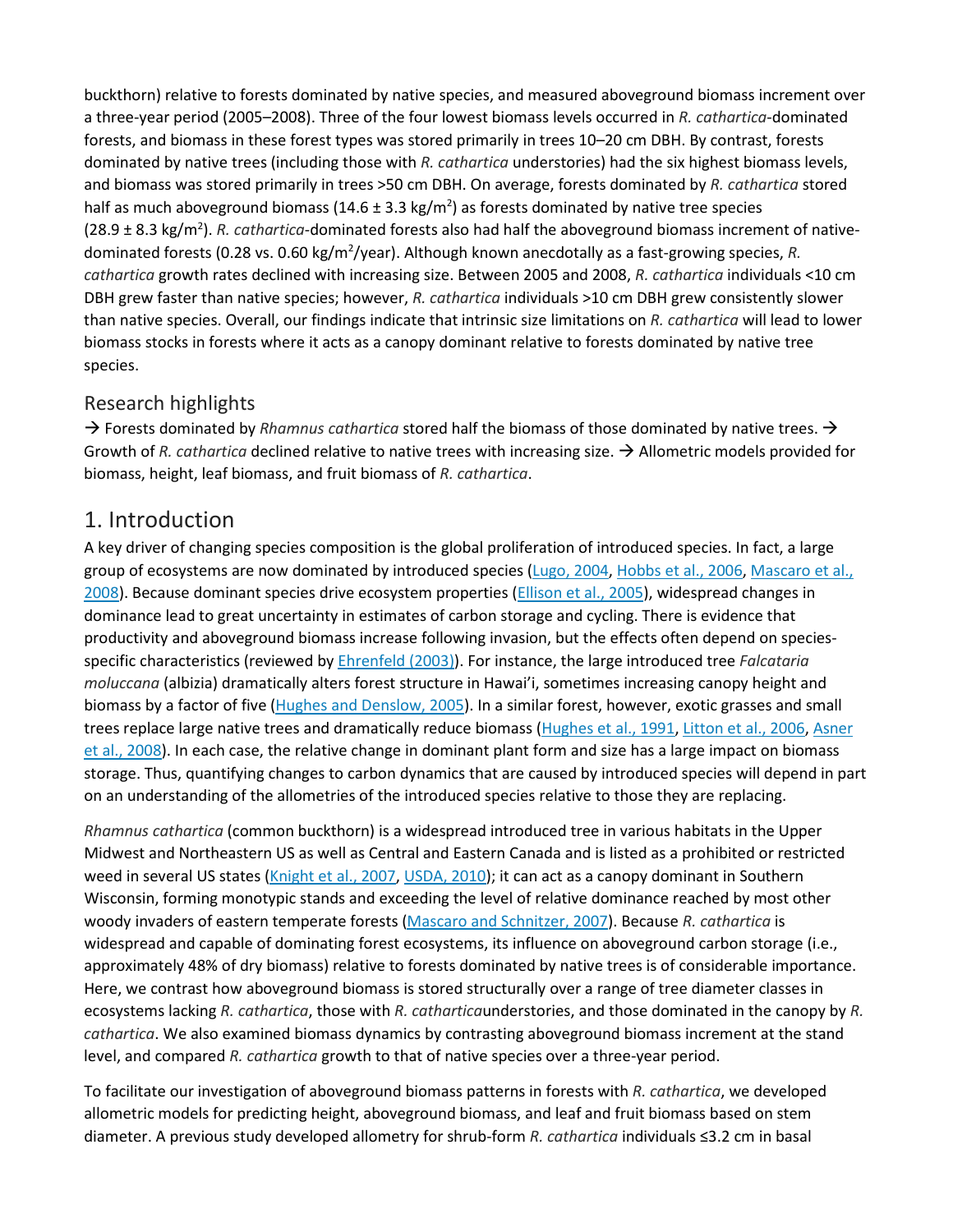diameter [\(Harrington et al., 1989b\)](https://www.sciencedirect.com/science/article/pii/S037811271000664X#bib0040). In our study area, however, *R. cathartica* exhibits a tree habit, and commonly reaches 25 cm in diameter.

# 2. Methods

#### 2.1. Study area and sampling methods

The study area was 16 wet to mesic forest sites in Southern and Southeastern Wisconsin (a map of the sites, and additional site information can be found in [Mascaro and Schnitzer, 2007\)](https://www.sciencedirect.com/science/article/pii/S037811271000664X#bib0095). Eight of the sites are dominated by native hardwood trees in the canopy (e.g., *Acer rubrum*, *Fraxinus americana*, *Populus deltoides*), and in the understory (e.g., *Prunus virginiana*, *Ostrya virginiana*). Four sites have a native-dominated canopy with abundant *R. cathartica* in the understory, while four sites were dominated by *R. cathartica* in the canopy and understory (i.e., 50–100% of basal area). Aerial photography revealed that two of the four *R. cathartica*dominated sites had been in closed canopy forest since at least 1963 while the other two had open canopies in 1975 [\(Mascaro and Schnitzer, 2007\)](https://www.sciencedirect.com/science/article/pii/S037811271000664X#bib0095). Native-dominated forests (including those with *R. cathartica* understories) were somewhat older on average, with three of 12 having open canopies in 1975 and the remainder closed since 1963. In July–September 2005, we established four 6 m-radius circular plots at each site (stratified among sites, random within sites), with 18 m between adjacent plots (0.045 ha total area). At one site, where *R. cathartica* was particularly abundant, vegetation was sampled in only two plots (0.022 ha total area); the number of stems sampled at this site exceeded that at any other. Within each plot, we measured and identified all trees ≥1 cm DBH, and mapped and marked each genet with a uniquely numbered aluminum tag. Ramets (clonal stems attached to genets below 1.3 in height) were measured for biomass but were not tagged. Three years later, in August 2008, we recensused 15 of the 16 sites. One of the native sites was inaccessible due to heavy flooding and data from this site are included in standing biomass estimates but not the increment or growth analyses.

#### 2.2. Biomass estimation and growth calculation

We destructively harvested 15 individuals ranging from 1 to 25 cm DBH and spread across 5 sites where *R. cathartica* was common in the understory or canopy. We separated each individual into four tissue categories: leaves, stems <1 cm, stems ≥1 cm, and fruit. Each pool was weighed and subsamples were collected and dried to constant mass at 60 °C in a forced air oven to correct for moisture content. We combined the four tissue categories to determine aboveground biomass. The resulting equation (see Section [2.3\)](https://www.sciencedirect.com/science/article/pii/S037811271000664X#sec0025) was used to estimate the standing aboveground biomass of all *R. cathartica* individuals. For several other species (41% of non-*R. cathartica* basal area), we used species-specific allometric regression equations compiled by [Jenkins et al.](https://www.sciencedirect.com/science/article/pii/S037811271000664X#bib0060)  [\(2001\).](https://www.sciencedirect.com/science/article/pii/S037811271000664X#bib0060) For species with no available equations (59% of non-*R. cathartica* basal area), we followed the method of [Jenkins et al. \(2001\)](https://www.sciencedirect.com/science/article/pii/S037811271000664X#bib0060) and substituted equations of species with similar wood density. Lianas constituted <1% of basal area and thus were not included in biomass estimates. We calculated standing biomass of live stems (i.e., both genets and ramets), and summed the total biomass for each site.

We examined biomass estimates from the 2005 data among three site types based on the level of *R. cathartica* dominance: (1) native-dominated sites with native understories, (2) sites with native canopies but *R. cathartica* understories, and (3) sites where *R. cathartica* dominated the canopy and understory. To examine variation in forest structure, we further divided biomass stocks by 10-cm DBH size classes. Based on the structural similarity between the native sites and those with *R. cathartica*understories (see Section [3\)](https://www.sciencedirect.com/science/article/pii/S037811271000664X#sec0030), we tested whether *R. cathartica* dominance significantly affected aboveground biomass and its increment (biomass accumulation in all surviving stems over the three-year census interval; follows method 1, [Clark et al., 2001\)](https://www.sciencedirect.com/science/article/pii/S037811271000664X#bib0020) by comparing native-dominated sites (groups 1 and 2) to sites dominated in the canopy by *R. cathartica*(group 3).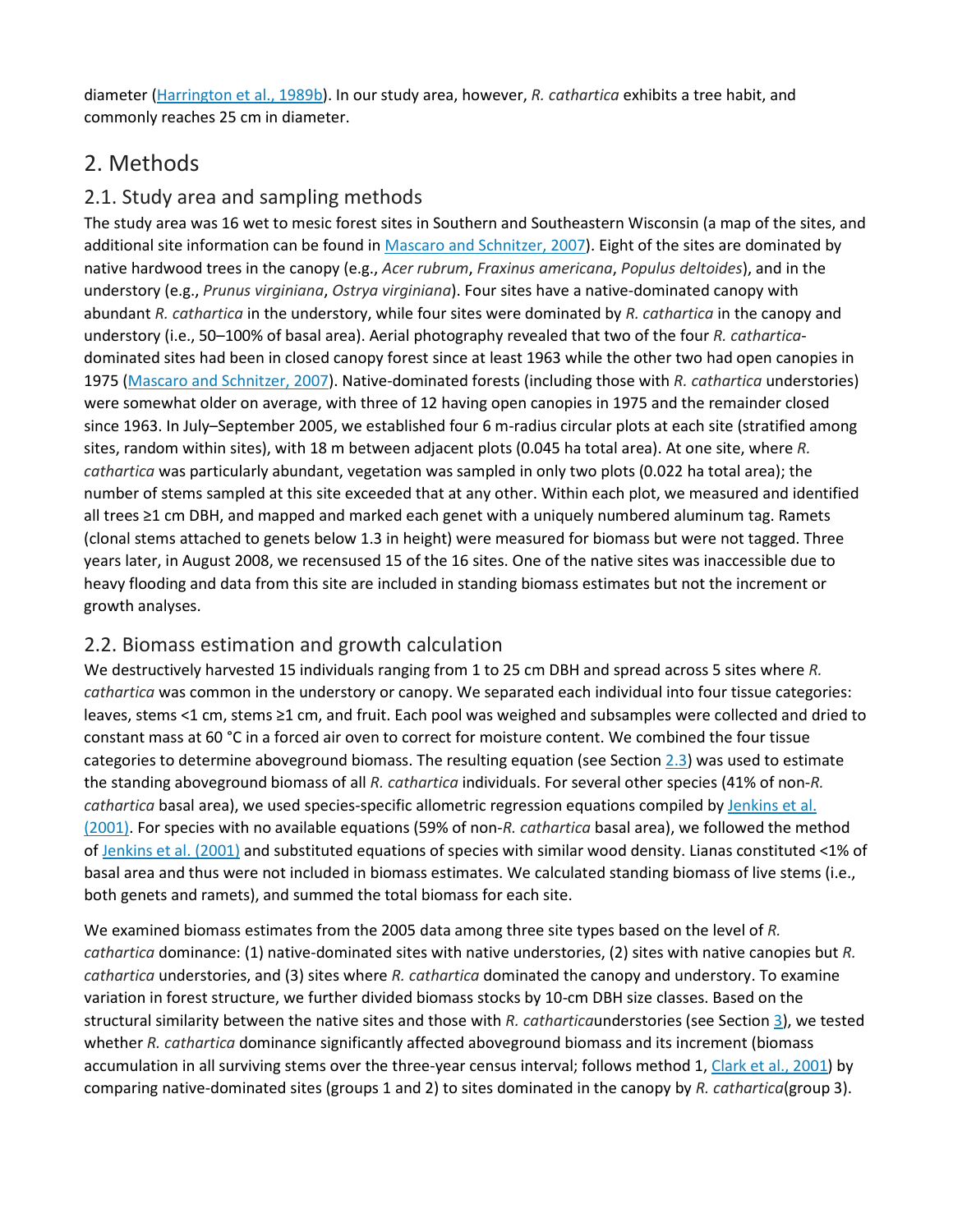We considered the possible influence of tree growth rates on biomass dynamics over time by calculating the absolute growth of all individuals over the three-year period by subtracting stem diameter in 2005 from stem diameter in 2008 for the largest stem of each genet. We compared *R. cathartica* growth to the growth of all other species combined, regardless of site type.

#### 2.3. Statistical analyses

We used linear regression to correlate stem diameter of harvested *R. cathartica* individuals to height, wholeplant aboveground biomass, leaf biomass, and fruit biomass [\(SigmaPlot, 2006\)](https://www.sciencedirect.com/science/article/pii/S037811271000664X#bib0125). For each equation, we used a linear function of the form:

 $ln(y) = ln(a) + bh(x)$ 

where *y* is the dependent variable (e.g., height or biomass), *x* is the independent variable (e.g., diameter), and *a* and *b* are regression coefficients. Each equation was then back-transformed to a power function of the form:

 $(2)Y = ax^b \times CF$ 

where CF is a correction factor computed as:

$$
(3) CF = e^{(MSE/2)}
$$

and MSE is the mean squared error of the regression. The CF accounts for the back transformation of the regression error [\(Baskerville, 1972,](https://www.sciencedirect.com/science/article/pii/S037811271000664X#bib0010) Chave [et al., 2005\)](https://www.sciencedirect.com/science/article/pii/S037811271000664X#bib0015).

Site-level aboveground biomass was not normally distributed (Shapiro–Wilk *W* test, *P* = 0.0358) and thus we compared aboveground biomass and its increment (for consistency) among sites using non-parametric statistics [\(R Core Development Team, 2009\)](https://www.sciencedirect.com/science/article/pii/S037811271000664X#bib0110). After an initial analysis (see Section [3\)](https://www.sciencedirect.com/science/article/pii/S037811271000664X#sec0030) revealed structural similarity among sites dominated by native canopy trees (including those with *R. cathartica* understories), we compared aboveground biomass and its increment between sites dominated in the canopy by native trees (*n* = 12 for biomass, 11 for increment) and those dominated in the canopy by *R. cathartica* (*n* = 4) using a Mann– Whitney *U* test.

#### 3. Results

*R. cathartica* stem diameter was a good predictor of height, leaf biomass, fruit biomass, and total aboveground biomass [\(Table 1](https://www.sciencedirect.com/science/article/pii/S037811271000664X#tbl0010) and [Fig. 1\)](https://www.sciencedirect.com/science/article/pii/S037811271000664X#fig0005). The relationship between diameter at breast height and aboveground biomass was particularly strong ( $r^2$  = 0.9975). Stem diameter at the ground (a measurement used commonly for shrub allometry; e.g., [Litton and Kauffman, 2008\)](https://www.sciencedirect.com/science/article/pii/S037811271000664X#bib0075) was also a strong predictor of aboveground biomass ( $r^2$  = 0.9937). Compared to allometric models for other species groups (sensu [Jenkins et al., 2001\)](https://www.sciencedirect.com/science/article/pii/S037811271000664X#bib0060) found in this study, *R. cathartica* fell in the middle of the range, but had a shallower slope than most [\(Table 2\)](https://www.sciencedirect.com/science/article/pii/S037811271000664X#tbl0015). Ten of 11 equations underpredicted the aboveground biomass of *R. cathartica*at 5 cm DBH, while 9 of 11 equations overpredicted its biomass at 25 cm DBH (near its maximum size).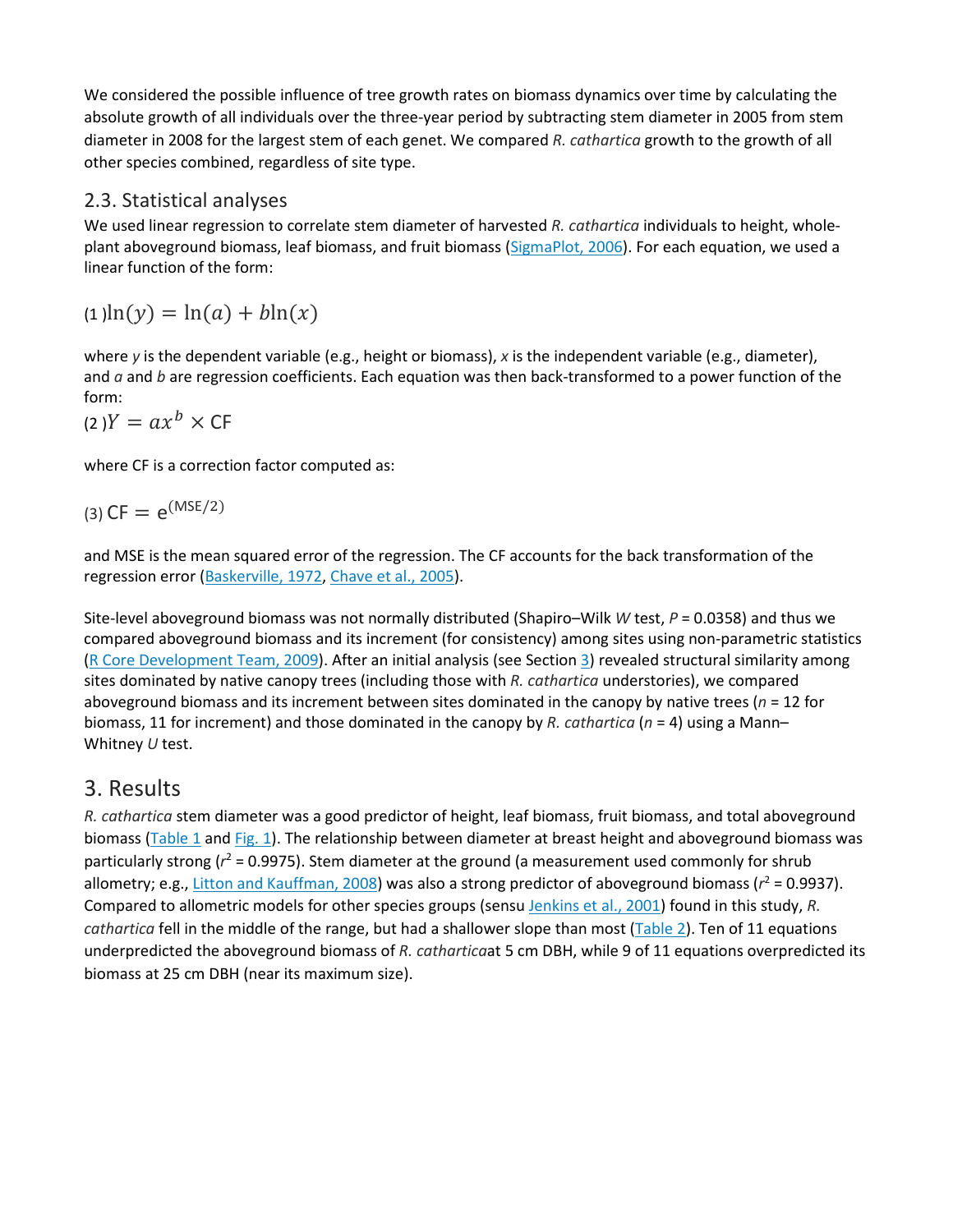Table 1. Allometric equation coefficients for *Rhamnus cathartica* L. (common buckthorn) based on diameter, height, and the oven-dry weights of various plant parts of 15 harvested individuals from 5 sites in Southern Wisconsin.

| Equation | X                    |                   | a      | b      | r <sub>2</sub> | N  | Range        | <b>CF</b> | <b>MSE</b> |
|----------|----------------------|-------------------|--------|--------|----------------|----|--------------|-----------|------------|
|          | DBH (cm)             | Ht(m)             | 2.9740 | 0.4503 | 0.92           | 15 | $1.2 - 24.7$ | 1.0105    | 0.0209     |
|          | DBH (cm)             | AGB (kg)          | 0.1692 | 2.2904 | 0.99           | 15 | $1.2 - 24.7$ | 1.0074    | 0.0148     |
|          | DBH (cm)             | Leaf biomass (kg) | 0.0287 | 1.6046 | 0.94           | 15 | $1.2 - 24.7$ | 1.0937    | 0.1792     |
| $\Delta$ | DBH (cm)             | Fruit biomass (g) | 1.1190 | 2.1790 | 0.98           |    | $1.4 - 18.2$ | 1.0890    | 0.1705     |
|          | Ground diameter (cm) | AGB (kg)          | 0.0638 | 2.4408 | 0.99           | 15 | $1.9 - 30.2$ | 1.0190    | 0.0377     |

Notes: All equations were developed using ln-transformed data and simple linear regression, after which equation coefficients were back-transformed to a power function of the form  $y = ax^b \times CF$ , where *x* is the independent variable, *y* is the dependent variable, *a* and *b* are equation coefficients, and CF is a correction factor accounting for the back transformation of the regression error [\(Baskerville, 1972\)](https://www.sciencedirect.com/science/article/pii/S037811271000664X#bib0010). MSE is the mean squared error of each linear model,  $r^2$  is the coefficient of determination, AGB is aboveground biomass (kg), and DBH is the diameter at 1.3 m from the ground (cm). The *P*-value of Eq. (4) was 0.0015; all others were <0.0001. Only the 5 fruiting individuals were used to generate Eq. (4), and this equation should be used only for fruiting trees.



Fig. 1. Allometric relationships and residuals between (a and b) diameter and height, (c and d) diameter and aboveground biomass, (e and f) diameter and leaf biomass, and (g and h) diameter and fruit biomass for *Rhamnus cathartica* (common buckthorn). See [Table 1](https://www.sciencedirect.com/science/article/pii/S037811271000664X#tbl0010) for equation coefficients.

Table 2. Percent difference in predicted aboveground biomass (kg) between several species groups (sensu [Jenkins et al., 2001\)](https://www.sciencedirect.com/science/article/pii/S037811271000664X#bib0060) and a model presented for R. cathartica [\(Table 1](https://www.sciencedirect.com/science/article/pii/S037811271000664X#tbl0010) and [Fig. 1\)](https://www.sciencedirect.com/science/article/pii/S037811271000664X#fig0005). Following the [Jenkins et](https://www.sciencedirect.com/science/article/pii/S037811271000664X#bib0060)  [al. \(2001\)c](https://www.sciencedirect.com/science/article/pii/S037811271000664X#bib0060)lassification, most North American shrubs and small trees are grouped with Acer rubrum, Prunus serotina, and Quercus alba.

| <b>Species group</b> | Diameter (cm) |  |  |  |  |
|----------------------|---------------|--|--|--|--|
|----------------------|---------------|--|--|--|--|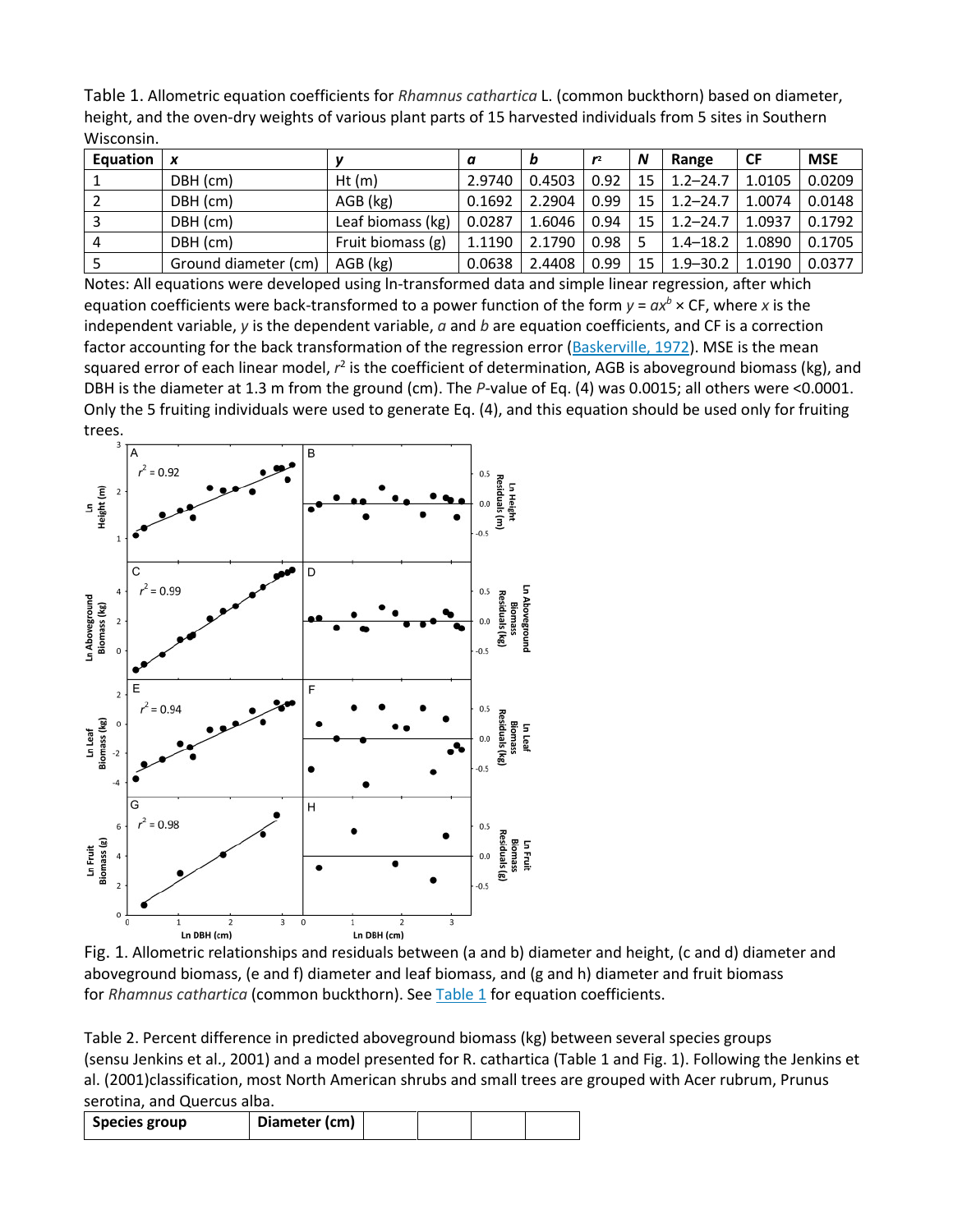|                         | 5.0     | 10.0    | 15.0    | 20.0    | 25.0    |
|-------------------------|---------|---------|---------|---------|---------|
| Acer rubrum             | $-14.5$ | $-9.0$  | $-5.6$  | $-3.1$  | $-1.2$  |
| Acer saccharum          | $-12.6$ | 34.1    | 44.1    | 45.0    | 43.2    |
| Carya spp.              | $-23.9$ | $-4.3$  | 9.4     | 20.3    | 29.5    |
| Fagus grandifolia       | 3.7     | 34.5    | 40.7    | 40.2    | 37.8    |
| Fraxinus americana      | $-0.5$  | 22.7    | 25.1    | 23.1    | 20.1    |
| Liriodendron tulipifera | $-42.2$ | $-32.5$ | $-26.0$ | $-21.1$ | $-17.0$ |
| Populous spp.           | $-37.6$ | $-22.2$ | $-11.5$ | $-3.1$  | 4.1     |
| Prunus serotina         | $-10.8$ | $-2.1$  | 3.4     | 7.5     | 10.8    |
| Quercus alba            | $-46.5$ | $-28.8$ | $-15.9$ | $-5.4$  | 3.7     |
| Quercus coccinea        | $-7.5$  | 2.5     | 8.9     | 13.7    | 17.5    |
| Quercus rubra           | $-31.8$ | $-11.9$ | 2.4     | 13.9    | 23.6    |
| Mean                    | $-21.0$ | $-0.8$  | 8.1     | 13.4    | 17.3    |

A visual analysis of forest structure revealed that *R. cathartica*-dominated sites lacked large trees (>50 cm DBH) entirely [\(Fig. 2\)](https://www.sciencedirect.com/science/article/pii/S037811271000664X#fig0010). Aboveground biomass was significantly higher in forests dominated by native canopy trees (including those with *R. cathartica* understories) than those dominated in the canopy by *R. cathartica* (Mann– Whitney *U* test, *P* = 0.0418). At the four sites where relative *R. cathartica* basal area ranged from 50 to 100%, two had the lowest standing biomass stocks (each 10 kg/m<sup>2</sup>), and a third site ranked fourth from the bottom (14 kg/m2 ). The *R. cathartica*-dominated site with the highest aboveground biomass fell on the low end of overall range (24 kg/m<sup>2</sup>; range 10–63 kg/m<sup>2</sup>). On average, forests dominated by *R. cathartica* stored half as much aboveground biomass (14.6 ± 3.3 kg/m<sup>2</sup>) as forests dominated by native tree species (28.9 ± 8.3 kg/m<sup>2</sup>).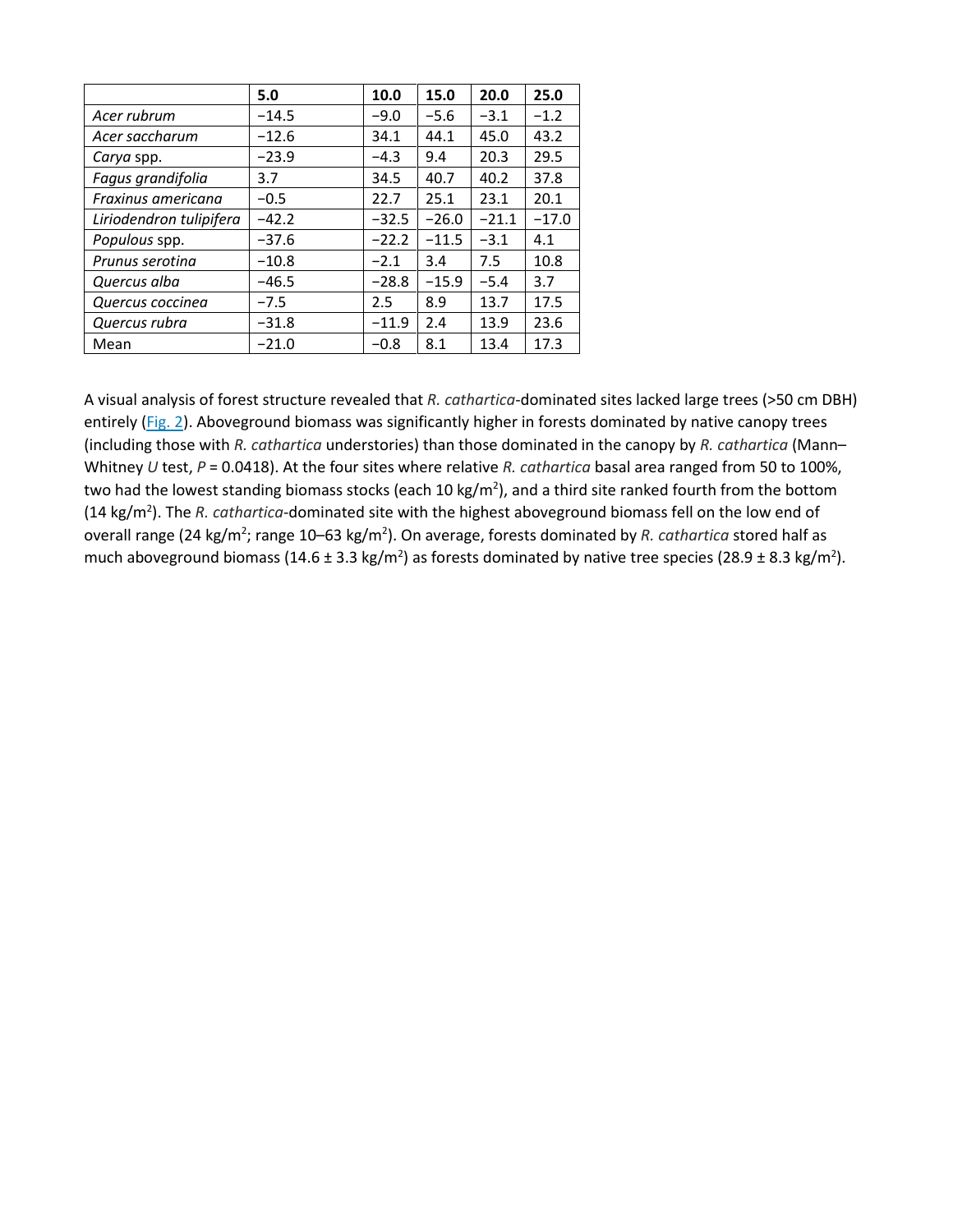

Fig. 2. Forest structure and mean biomass by 10-cm DBH size classes in (a) native-dominated sites with intact native understories (*n* = 8), (b) sites with native canopy but *Rhamnus cathartica* (common buckthorn) understories (*n* = 4), (c) sites dominated in the canopy by *R. cathartica* (*n* = 4).

Aboveground biomass increment was more than twice as high in native-dominated forests (including those with *R. cathartica* understories) than in forests dominated by *R. cathartica* (Mann– Whitney *U* test, *P* = 0.0029; [Fig. 3\)](https://www.sciencedirect.com/science/article/pii/S037811271000664X#fig0015). Between 2005 and 2008, we found that *R. cathartica* grew faster than other species at every diameter size class up to 10 cm, above which it grew slower than other species [\(Fig. 4\)](https://www.sciencedirect.com/science/article/pii/S037811271000664X#fig0020).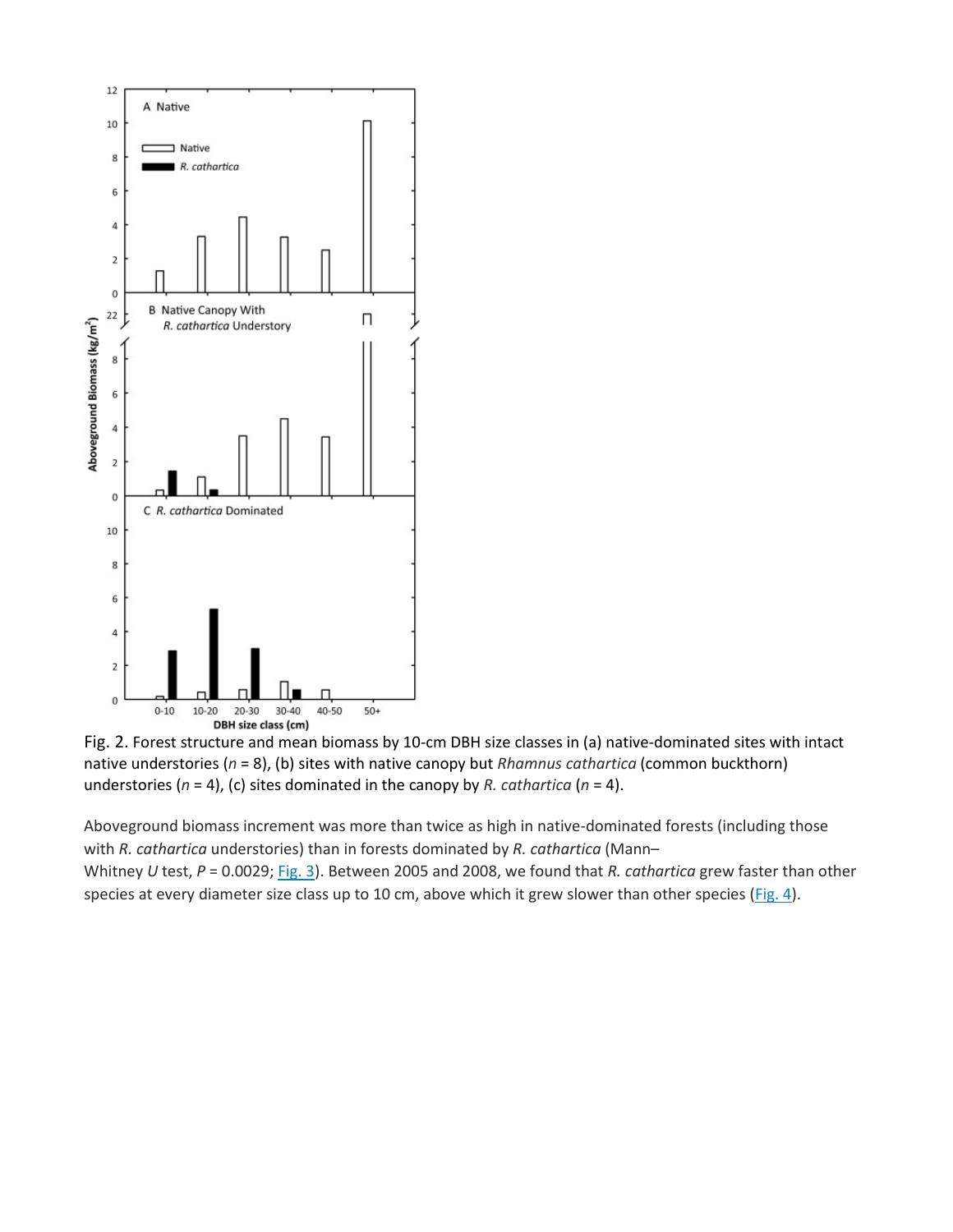

Fig. 3. Aboveground biomass increment (follows method 1, [Clark et al., 2001\)](https://www.sciencedirect.com/science/article/pii/S037811271000664X#bib0020) in native-dominated sites with intact native understories (n = 7), sites with native canopies and Rhamnus cathartica (common buckthorn) understories (n = 4), sites dominated in the canopy by R. cathartica (n = 4).



Fig. 4. Annualized growth of Rhamnus cathartica (common buckthorn) genets (n = 565) between 2005 and 2008 vs. all other species (n = 595 genets) according to DBH size class plotted on a log scale. Size classes are 1-cm DBH increments between 1 and 10 cm DBH, 5-cm increments between 10 and 30 cm DBH, and 20-cm increments thereafter. Error bars represent standard error on the mean in each size class.

#### 4. Discussion

Introduced species can alter community composition and ecosystem structure, which in turn may change aboveground biomass storage and dynamics. We found that *R. cathartica*, which is commonly considered an understory shrub [\(Knight, 2005\)](https://www.sciencedirect.com/science/article/pii/S037811271000664X#bib0065), can act as a forest canopy dominant (reaching heights of 13 m, Appendix 1), and that where such dominance occurs, aboveground biomass (of which ∼48% is carbon) may be more limited relative to sites dominated by native tree species  $(Fig. 2)$ . The disparity in aboveground biomass does not appear to be temporary or related to forest age. Although the *R. cathartica*-dominated stands are younger than most of the native-dominated stands, they are accumulating biomass more slowly [\(Fig. 3\)](https://www.sciencedirect.com/science/article/pii/S037811271000664X#fig0015). In fact, the *R. cathartica*dominated site with the highest aboveground biomass (24 kg/m<sup>2</sup>) had a lower aboveground biomass increment (0.27 kg/m<sup>2</sup>/year) than all the native-dominated sites (range 0.36–0.81 kg/m<sup>2</sup>/year). This site may represent a near maximum biomass for *R. cathartica*-dominated forest. Aerial photographs and growth rings suggest that it has been dominated by *R. cathartica* since the 1960s [\(Mascaro and Schnitzer, 2007\)](https://www.sciencedirect.com/science/article/pii/S037811271000664X#bib0095); many of the individuals are at or near their maximum size and have toppled and coppiced heavily, suggesting they may be suffering age- or size-related senescence.

There are two primary pathways by which *R. cathartica* could reduce aboveground carbon stocks in temperate forests: (1) by colonizing open sites and arresting succession in sites that would otherwise return to dominance by large native trees, or (2) colonizing the understory and replacing native canopy trees as they senesce. Our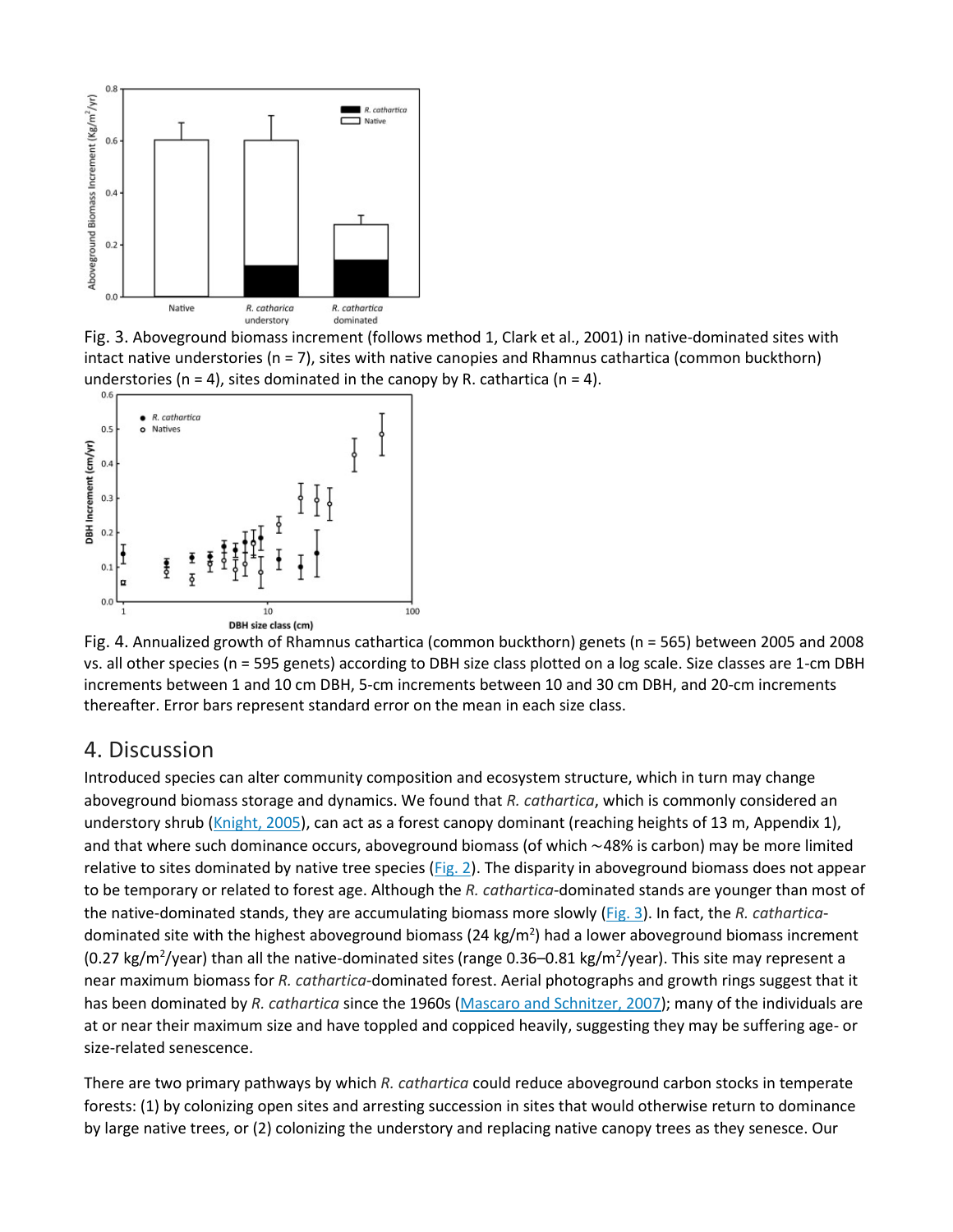results support the first pathway. In an analysis of land-use history at our sites, we found that our *R. cathartica*dominated sites likely result from initial dominance by *R. cathartica* upon agricultural abandonment [\(Mascaro](https://www.sciencedirect.com/science/article/pii/S037811271000664X#bib0095)  [and Schnitzer, 2007\)](https://www.sciencedirect.com/science/article/pii/S037811271000664X#bib0095). Over approximately 50 years, native canopy trees have not been able to attain dominance, suggesting that *R. cathartica* can arrest succession (e.g., [Niering and Goodwin, 1974\)](https://www.sciencedirect.com/science/article/pii/S037811271000664X#bib0105), thus preventing native canopy tree establishment and limiting biomass stocks in areas that would have otherwise undergone succession to native-dominated forest. Other studies also suggest that *R. cathartica* limits native tree establishment and growth [\(Wyckoff et al., 2005,](https://www.sciencedirect.com/science/article/pii/S037811271000664X#bib0145) [Knight et al., 2007\)](https://www.sciencedirect.com/science/article/pii/S037811271000664X#bib0070). Compared to native species, *R. cathartica* growth rates were higher at small size-classes, but lower at size-classes larger than 10 cm DBH [\(Fig. 4\)](https://www.sciencedirect.com/science/article/pii/S037811271000664X#fig0020). This suggests that initial colonization by *R. cathartica* may temporarily increase standing aboveground biomass more quickly than native species might, but that *R. cathartica* stands will saturate at lower maximum biomass levels than native forest.

With continued monitoring, we can determine whether *R. cathartica* will attain canopy dominance following understory colonization of intact forest (i.e., in sites where it is highly abundant in the understory, [Fig. 2b](https://www.sciencedirect.com/science/article/pii/S037811271000664X#fig0010)). *R. cathartica* has a number of competitive advantages over native tree species, including extremely high shade tolerance, early and late-season growth when natives are dormant, and a facilitative relationship with introduced earthworm species that may increase nutrient availability [\(Harrington et al., 1989a,](https://www.sciencedirect.com/science/article/pii/S037811271000664X#bib0035) [Knight et al.,](https://www.sciencedirect.com/science/article/pii/S037811271000664X#bib0070)  [2007\)](https://www.sciencedirect.com/science/article/pii/S037811271000664X#bib0070). Across Southern Wisconsin, *R. cathartica* has increased in abundance considerably since the 1950s [\(Rogers et al., 2008\)](https://www.sciencedirect.com/science/article/pii/S037811271000664X#bib0115). Because of intrinsic size limitations, it is clear that replacement of large, high-biomass temperate trees such as *Quercus* spp. (oaks), *Acer* spp. (maples), and *Populus* spp. (cottonwoods) by *R. cathartica* at the landscape scale would result in a substantial decline in aboveground biomass.

Just as intrinsic size limitations on *R. cathartica* individuals can explain its effects on biomass, other introduced species affect biomass and forest structure based on their structural characteristics. For instance, the fynbos scrub biome in South Africa is widely invaded by introduced tree species, including *Acacia* spp., *Eucalyptus* spp., and *Pinus* spp., which increase aboveground biomass stocks three times above historical levels [\(Milton and](https://www.sciencedirect.com/science/article/pii/S037811271000664X#bib0100)  [Siegfried, 1981,](https://www.sciencedirect.com/science/article/pii/S037811271000664X#bib0100) [Versfeld and van Wilgen, 1986\)](https://www.sciencedirect.com/science/article/pii/S037811271000664X#bib0135). A similar effect occurs on young Hawaiian lava flows that are colonized by *F. moluccana*, a N<sub>2</sub>-fixing tree capable of increasing biomass stocks five-fold (Hughes and Denslow, [2005\)](https://www.sciencedirect.com/science/article/pii/S037811271000664X#bib0050). Conversely, the small tree *P. cattleianum*(strawberry guava) causes biomass stocks to decline when it attains dominance in Hawai'i [\(Asner et al., 2008\)](https://www.sciencedirect.com/science/article/pii/S037811271000664X#bib0005). Like *R. cathartica*, *P. cattleianum*has incredibly high growth rates when young, but is intrinsically limited in size, very rarely exceeding 30 cm DBH [\(Wagner et al., 1999\)](https://www.sciencedirect.com/science/article/pii/S037811271000664X#bib0140). Structure in forests dominated by *P. cattleianum* mirrors that of forests dominated by *R. cathartica*: stands lack large trees, have low canopy height and less structural complexity, and have most biomass stored in smaller size classes [\(Asner et al., 2008\)](https://www.sciencedirect.com/science/article/pii/S037811271000664X#bib0005). The formation of dense thickets of introduced shrubs and trees such as *R. cathartica* and *P. cattleianum* is increasingly common worldwide, and may lead to biomass declines if residual native canopies senesce [\(Royo and Carson, 2006\)](https://www.sciencedirect.com/science/article/pii/S037811271000664X#bib0120). Introduced trees may also have a neutral effect on biomass. In Puerto Rico, a diverse complement of introduced species dominates large areas of forest that are comparable to native forests in their structural complexity and biomass stocks [\(Lugo, 2004\)](https://www.sciencedirect.com/science/article/pii/S037811271000664X#bib0085).

Our results underscore the importance of species traits in influencing biomass stocks and forest structure. We found that where *R. cathartica*acts as a canopy dominant, aboveground biomass will be stored primarily in smaller trees and biomass increment will lower; and as a consequence, biomass will be more limited than in native-dominated forests.

## Acknowledgements

We thank the cities of Middleton, Madison, Brookfield, and Milwaukee, WI, as well as the WI Department of Natural Resources, University of Wisconsin – Madison Arboretum, Indian Mound Camp, and County of Milwaukee for site access. Several persons assisted in field work for this study, including R. Londré, S.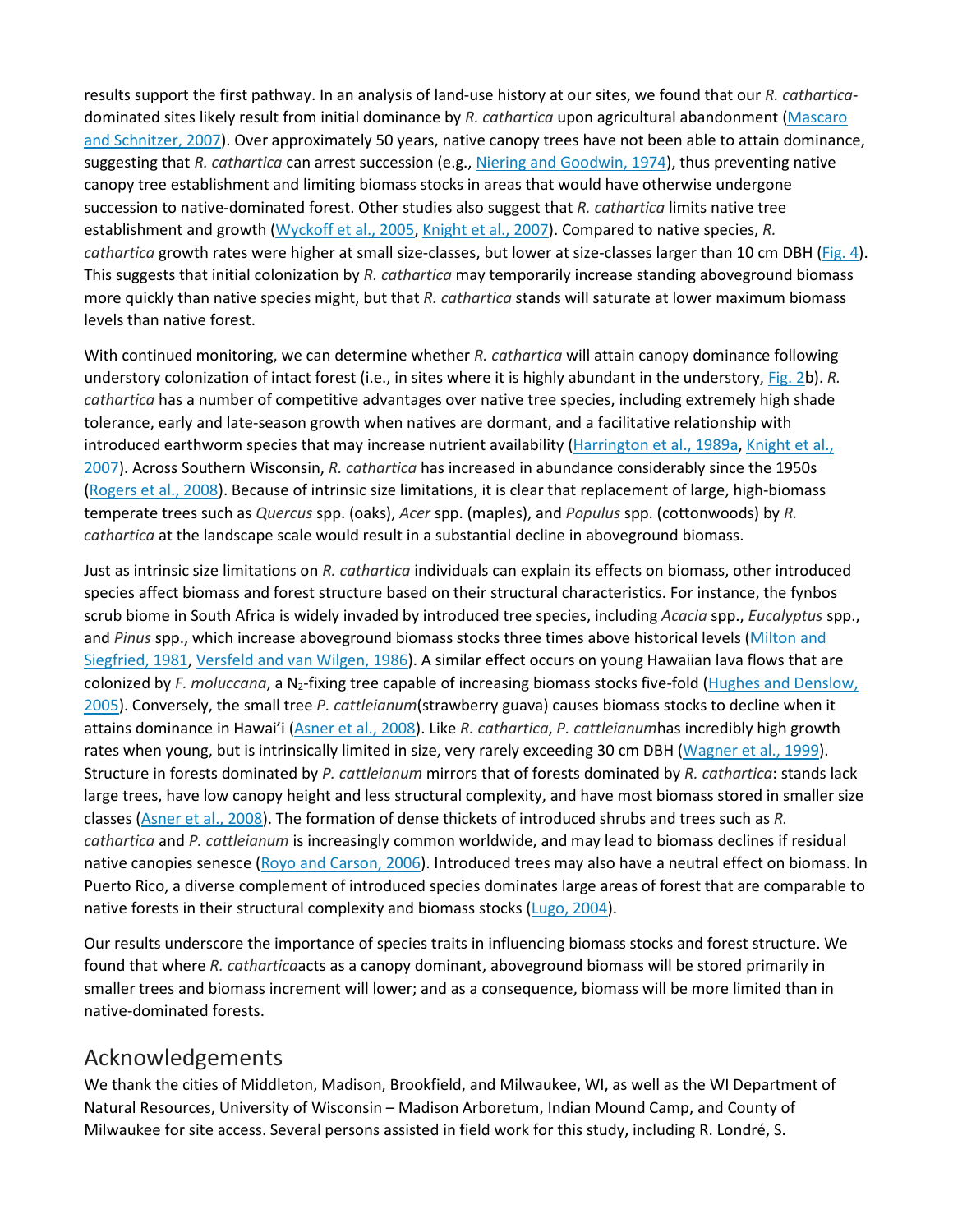Rutishauser, B. Jensen, M. Kaeske, L. Ingwell, and S. Servek. R. F. Hughes and C. Litton provided advice on allometry. Two anonymous reviewers provided comments that improved this manuscript. J. Mascaro was supported by a grant from Applied Ecological Services, Inc., a generous donation from the Friends of the Pheasant Branch Conservancy, a NSF Graduate Research Fellowship, and a UWM Golda Meir Library Scholar Award.

## Appendix A. Appendix 1

Attributes of 15 *Rhamnus cathartica* L. (common buckthorn) individuals harvested for allometry calculations.

| Individual | <b>DBH</b> | <b>Ground diameter</b> | Height | <b>Aboveground biomass</b> | <b>Leaf biomass</b> | <b>Fruit biomass</b> |
|------------|------------|------------------------|--------|----------------------------|---------------------|----------------------|
|            | (cm)       | (cm)                   | (m)    | (kg)                       | (kg)                | (g)                  |
| 1          | 1.2        | 1.9                    | 2.9    | 0.26                       | 0.0229              | -                    |
| 2          | 1.4        | 2.0                    | 3.4    | 0.38                       | 0.0624              | 1.90                 |
| 3          | 2.0        | 2.6                    | 4.5    | 0.74                       | 0.0867              |                      |
| 4          | 2.8        | 4.1                    | 4.9    | 2.02                       | 0.2537              | 16.30                |
| 5          | 3.4        | 5.0                    | 5.3    | 2.43                       | 0.1983              | -                    |
| 6          | 3.6        | 5.1                    | 4.2    | 2.74                       | 0.1025              | -                    |
| 7          | 5.0        | 6.5                    | 8.0    | 8.45                       | 0.6396              |                      |
| 8          | 6.5        | 8.5                    | 7.5    | 13.90                      | 0.7031              | 57.90                |
| 9          | 8.2        | 10.7                   | 7.8    | 19.81                      | 0.9909              | -                    |
| 10         | 11.4       | 15.5                   | 7.3    | 41.98                      | 2.3565              |                      |
| 11         | 14.0       | 15.8                   | 11.0   | 70.88                      | 1.1194              | 232.90               |
| 12         | 18.2       | 25.9                   | 12.0   | 150.28                     | 4.1904              | 871.85               |
| 13         | 19.9       | 24.9                   | 12.0   | 175.80                     | 2.7617              | –                    |
| 14         | 22.5       | 25.4                   | 9.5    | 194.09                     | 3.7742              | -                    |
| 15         | 24.7       | 30.2                   | 13.0   | 230.14                     | 4.0554              |                      |

#### References

- Asner, G.P., Hughes, R.F., Vitousek, P.M., Knapp, D.E., Kennedy-Bowdoin, T., Board-man, J., Martin, R.E., Eastwood, M., Green, R.O., 2008. Invasive plants transformthe three-dimensional structure of rain forests. Proc. Natl. Acad. Sci. U.S.A. 105,4519–4523.
- Baskerville, G., 1972. Use of logarithmic regression in the estimation of plantbiomass. Can. J. Forest Res. 2, 49– 53.
- Chave, J., Andalo, C., Brown, S., Cairns, M.A., Chambers, J.Q., Eamus, D., Folster, H., Fromard, F., Higuchi, N., Kira, T., Lescure, J.-P., Nelson, B.W., Ogawa, H., Puig, H., Riera, B., Yamakura, T., 2005. Tree allometry and improved estimation of carbon stocks and balance in tropical forests. Oecologia 145, 87–99.
- Clark, D.A., Brown, S., Kicklighter, D.W., Chambers, J.Q., Thomlinson, J.R., Ni, J., 2001.Measuring net primary production in forests: concepts and field methods. Ecol. Appl. 11, 356–370.
- Ehrenfeld, J.G., 2003. Effects of exotic plant invasions on soil nutrient cycling processes. Ecosystems 6, 503–523.
- Ellison, A.M., Bank, M.S., Clinton, B.D., Colburn, E.A., Elliott, K., Ford, C.R., Foster, D.R.,Kloeppel,B.D.,Knoepp,J.D.,Lovett,G.M.,Mohan,J.,Orwig,D.A.,Rodenhouse,N.L.,Sobczak, W.V., Stinson, K.A., Stone, J.K., Swan, C.M., Thompson, J., Von Holle, B., Webster, J.R., 2005. Loss of foundation species: consequences for the structure and dynamics of forested ecosystems. Front. Ecol. Environ. 3, 479–486.
- Harrington, R.A., Brown, B.J., Reich, P.B., 1989a. Ecophysiology of exotic and native shrubs in Southern Wisconsin. I. Relationship of leaf characteristics, resource availability, and phenology to seasonal patterns of carbon gain. Oecologia 80,356–367.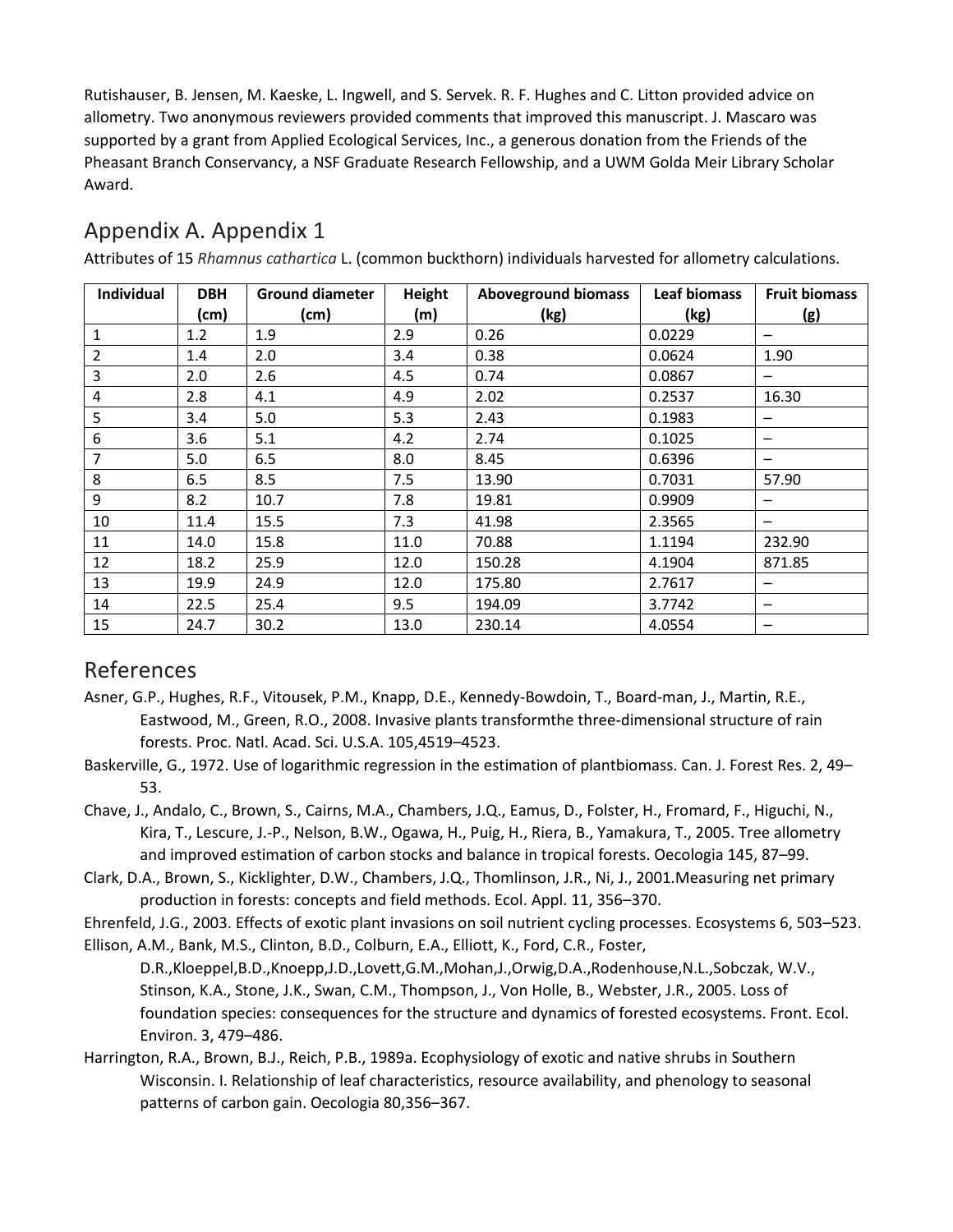- Harrington, R.A., Brown, B.J., Reich, P.B., Fownes, J.H., 1989b. Ecophysiology of exotic and native shrubs in Southern Wisconsin. II. Annual growth and carbon gain. Oecologia 80, 368–373.
- Hobbs, R.J., Arico, S., Aronson, J., Brown, J.S., Bridgewater, P., Cramer, V.A., Epstein, P.R., Ewel, J.J., Klink, C.A., Lugo, A.E., Norton, D., Ojima, D., Richardson, D.M., Sanderson, E.W., Valladares, F., Vila, M., Zamora, R., Zobel, M., 2006. Novel ecosystems: theoretical and management aspects of the new ecological world order. Global Ecol. Biogeogr. 15, 1–7.
- Hughes, R.F., Denslow, J.S., 2005. Invasion by a N2-fixing tree, *Falcataria moluccana*, alters function, composition, and structure in wet lowland forests of Hawai'i.Ecol. Appl. 15, 1615–1628.
- Hughes, F., Vitousek, P.M., Tunison, T., 1991. Alien grass invasion and fire in theseasonal submontane zone of Hawaii. Ecology 72, 743–746.
- Jenkins, J.C., Birdsey, R.A., Pan, Y., 2001. Biomass and NPP estimation for the mid-atlantic region (USA) using plot-level forest inventory data. Ecol. Appl. 11, 1174–1193.
- Knight, K.S., 2005. Buckthorn biology and invasion history. In: Skinner, L.C. (Ed.), Proceedings: Symposium on the Biology, Ecology, and Management of Garlic Mustard (*Alliaria petiolata*) and European Buckthorn (*Rhamnus cathartica*). USDA Forest Service Publication, pp. 30–33 (FHTET-2005-09).
- Knight, K.S., Kurylo, J.S., Endress, A.G., Stewart, J.R., Reich, P.B., 2007. Ecology and ecosystem impacts of common buckthorn (*Rhamnus cathartica*): a review. Biol. Invasions 9, 925–937.
- Litton, C.M., Kauffman, J.B., 2008. Allometric models for predicting abovegroundbiomass in two widespread woody plants in Hawaii. Biotropica 40, 313–320.
- Litton, C.M., Sandquist, D.R., Cordell, S., 2006. Effects of non-native grass invasion on above ground carbon pools and tree population structure in a tropical dry forest of Hawaii. Forest Ecol. Manage. 231, 105– 113.
- Lugo, A.E., 2004. The outcome of alien tree invasions in Puerto Rico. Front. Ecol. Environ. 2, 265–273.
- Mascaro, J., Becklund, K.K., Hughes, R.F., Schnitzer, S.A., 2008. Limited native plant regeneration in novel, exoticdominated forests on Hawai'i. Forest Ecol. Manage., 593–606.
- Mascaro, J., Schnitzer, S.A., 2007. *Rhamnus cathartica* (common buckthorn) as an ecosystem dominant in southern Wisconsin forests. Northeast. Nat. 14,387–402.
- Milton, S.J., Siegfried, W.R., 1981. Above-ground biomass of Australian acacias in the Southern Cape, South Africa. J. S. Afr. Bot. 47, 701–716.
- Niering, W.A., Goodwin, R.H., 1974. Creation of relatively stable shrublands with herbicides: arresting "succession" on rights-of-way and pastureland. Ecology55, 784–795.
- R Core Development Team, http://www.r-project.org, 2009.
- Rogers, D.A., Rooney, T.P., Olson, D., Waller, D.M., 2008. Shifts in Southern Wisconsin forest canopy and understory richness, composition and heterogeneity. Ecology 89, 2482–2492.
- Royo, A.A., Carson, W.P., 2006. On the formation of dense understory layers in forests worldwide: consequences and implications for forest dynamics, biodiversity, and succession. Can. J. Forest Res. 36, 1345–1362.
- SigmaPlot, 2006. SigmaPlot Version 10.0. Systat Software Inc., San Jose, CA, USA.USDA NRCS, 2010. The Plants Database. National Plant Data Center, Baton Rouge, LA70874-4490, USA (accessed 14.09.10.) [http://plants.usda.gov.](http://plants.usda.gov/)
- Versfeld, D.B., van Wilgen, B.W., 1986. Impact of woody aliens on ecosystem processes. In: Macdonald, I.A.W., Kruger, F.J., Ferrar, A.A. (Eds.), The Ecology, Management of Biological Invasions in Southern Africa. Proceedings of the National Synthesis Symposium on the Ecology of Biological Invasions. Oxford University Press, Cape Town, South Africa, pp. 239–246.
- Wagner, W.L., Herbst, D.R., Sohmer, S.H., 1999. Manual of the Flowering Plants of Hawai'i. University of Hawai'i Press/Bishop Museum Press, Honolulu, HI, USA, p. 1948.
- Wyckoff, P., Jansen, R., Patten, R., 2005. The European buckthorn (*Rhammus cathartica*) invasion in West Central Minnesota. In: Skinner, L.C. (Ed.), Proceedings: Symposium on the Biology, Ecology, and